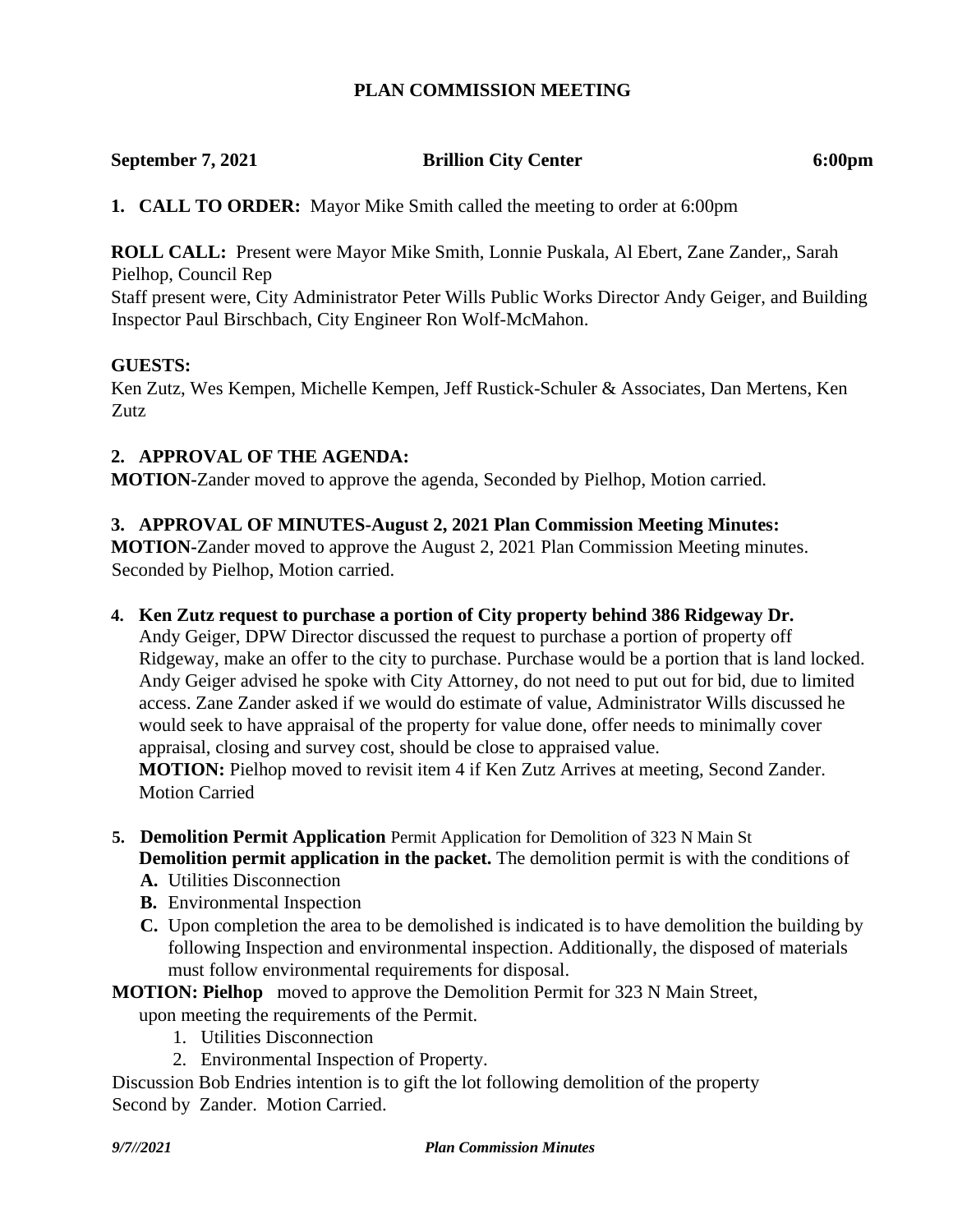Revisit 4. Ken Zutz, came to the Meeting. Attended the meeting discussed proposal of adding to his property, make offer of purchase for parcel large enough to build a shed. Offer is Pay for surveyor, and costs. DPW directed that the parcel must be combined with existing parcel in order to have a secondary structure. Ken would offer \$500 plus all costs for survey, appraisal, closing. The committee reviewed the map in the packet. Building inspector stated that would be unable to build in a wetland area. DPW Director Geiger will review Wetland map and follow up with Ken Zutz. Committee recommend Ken not to spend any funds until determine if it is a buildable lot.

**Motion: Pielhop** that the City accept \$500 and applicable fees of appraisal, certified survey and certified survey map and closing costs from Ken Zutz following investigation of Wetlands. Second by Pulaska. Discussion. Motion Carries.

# **6. 205 N Main Street. Did not take up at this meeting**

## **7. Kempen "Maple Ridge" development plan**

**a. Application - Preliminary Plat review - approval (Recommendation to Council)** City Engineer Ron Wolf, McMahon did Preliminary Plat Review for consistency of the City Subdivision requirements, Ron, DPW Director and Administrator met with Surveyor to address Valve location, heights, consistency of water lines, depth, requirements. Based upon that review the preliminary was sent out to committee and included in packet. The Surveyor provided updated Preliminary Plat review.

The City and Developer will need to spell out all items paid for by Developer vs City. Ron would like to see that on the plans for when it makes it to the site, due that Development agreement typically does not. Once Developer agreement passed, update the last page of plans.

City does not have stormwater management ordinance, therefore defaults to DNR review. Sanitary lift station was installed when first being developed over 10 years ago. First, second and subsequent phases of development can be serviced by lift station.

In 2020 did environmental delineation of the site in order to determine wetland needs, that the City paid McMahon to do in 2020. Question arose if that would address Storm water needs, Ron & Andy answered does not.

Sewer & water permit will need letter from the city that they will assume ownership of the system upon completion. Ron's review to ensure consistency for infrastructure.

Ron has listed questions on page 13 that lists questions regarding determination of sidewalks to be included in final plat. Sidewalks are part of City Subdivision ordinance requirement.

Discussed timeline to start Jeff surveyor would like to start following public hearing for zoning and then back to November Council.

**Motion:** Zander made Motion to approve preliminary Plat Review and recommend to Council. Second by Pielhop. Motion Carries.

## **b. Maple Ridge Improvement Plan approval. Ron written recommendations are in the packet.**